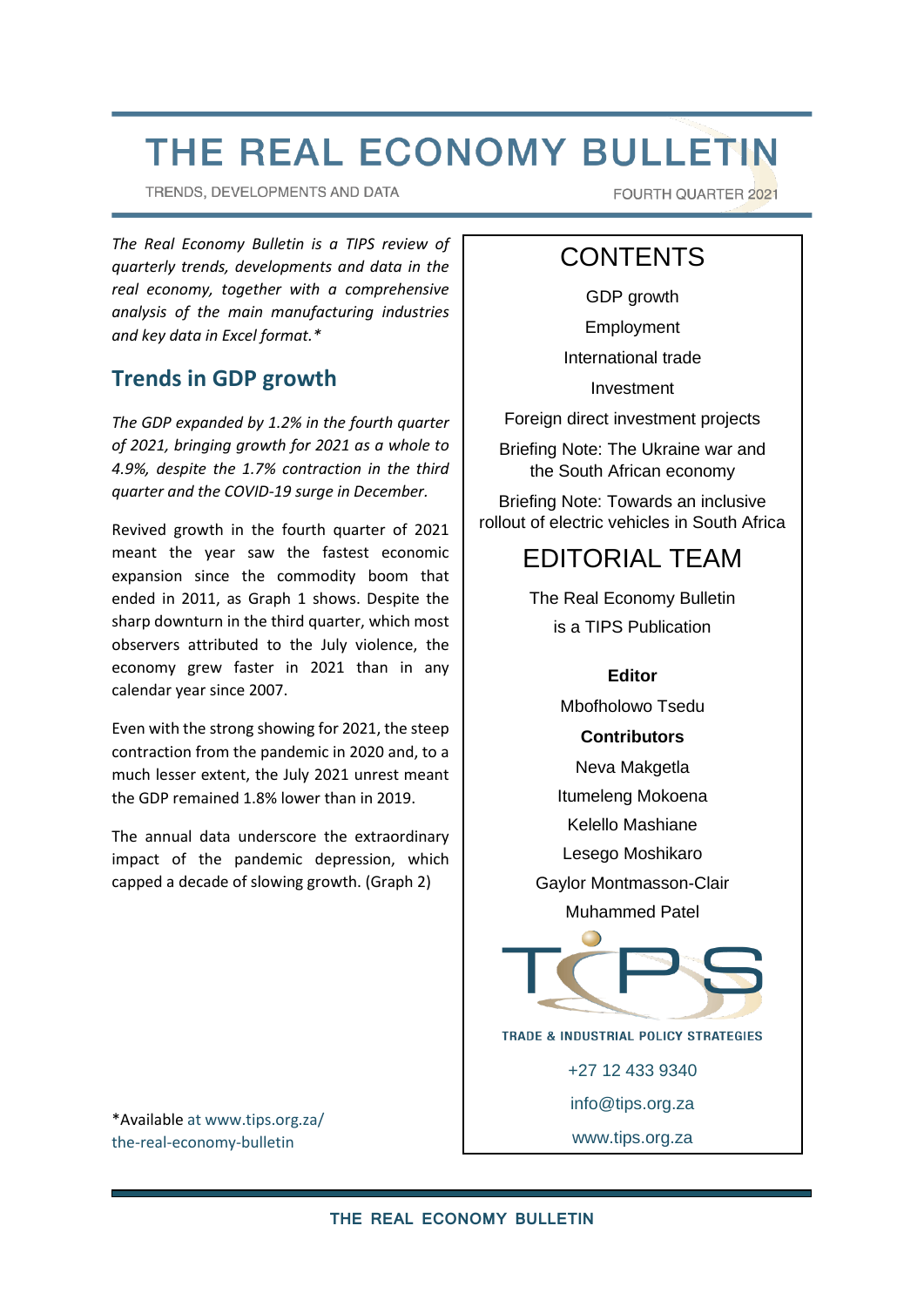<span id="page-1-0"></span>

**Graph 1. Quarterly change in GDP, seasonally adjusted, 1994 to fourth quarter 2021**

*Source:* Calculated from Statistics South Africa. GDP quarterly figures. GDP P0441 – 2021Q2. Excel spreadsheet downloaded from [www.statssa.gov.za.](http://www.statssa.gov.za/)

<span id="page-1-1"></span>



*Note:* (a) Reflated using implicit deflator for GDP rebased to 2021. *Source:* Calculated from Statistics South Africa. GDP annual current and constant figures. GDP P0441 – 2021Q2. Excel spreadsheet downloaded fro[m www.statssa.gov.za.](http://www.statssa.gov.za/)

Growth rates in the fourth quarter of 2021 varied substantially by sector. Agriculture, manufacturing, trade, transport and communications and personal services expanded comparatively quickly. Manufacturing climbed 7% over the year.

In contrast, mining production shrank in real terms in the fourth quarter of 2021, but very strong earlier growth meant it expanded over 10% for the year as a whole. Construction declined for the fourth quarter in a row, for an annual contraction of 2%.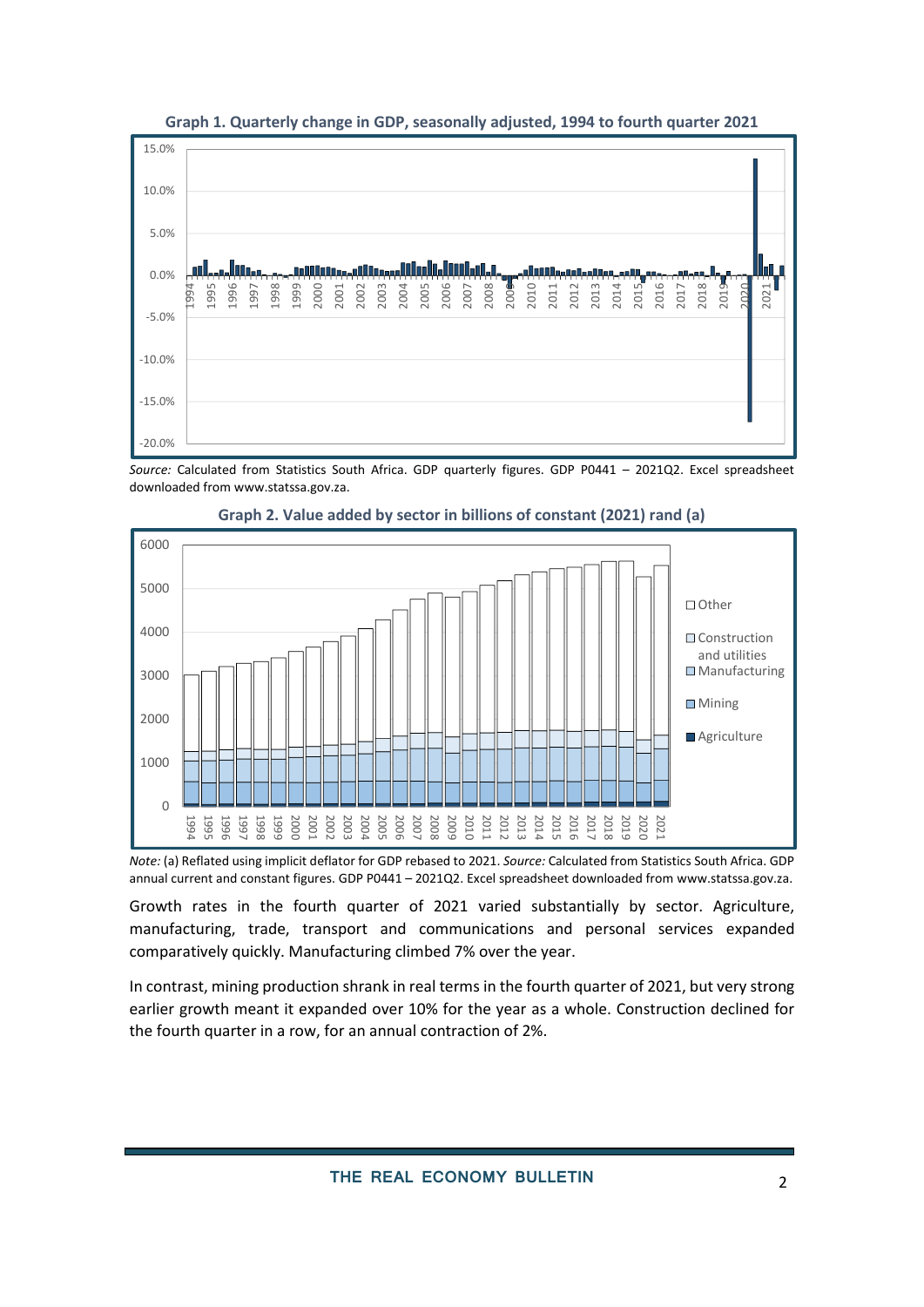

#### **Graph 3. Quarterly change in contribution to GDP by sector, second quarter 2020 to fourth quarter 2021**

Only agriculture, mining and personal services exceeded pre-pandemic production levels by the fourth quarter of 2021. Construction lagged far behind the rest of the economy, at 20% below pre-pandemic levels with very little signs of recovery in 2021.





*Source:* Calculated from Statistics South Africa. GDP quarterly figures. GDP P0441 – 2021Q2. Excel spreadsheet downloaded from [www.statssa.gov.za.](http://www.statssa.gov.za/)

Manufacturing sales recovered by 4% in constant rand in the fourth quarter of 2021 after shrinking 8% in the third quarter. [\(Graph 5\)](#page-3-0) The auto industry largely drove the swing. Its sales plummeted 35% in the third quarter, almost entirely in July, then rebounded 12% in the fourth quarter. The rest of manufacturing shrank 3% in the third quarter, but regained almost all of the lost ground over the next three months.

*Source:* Calculated from Statistics South Africa. GDP quarterly figures. GDP P0441 – 2021Q2. Excel spreadsheet downloaded from [www.statssa.gov.za](http://www.statssa.gov.za/)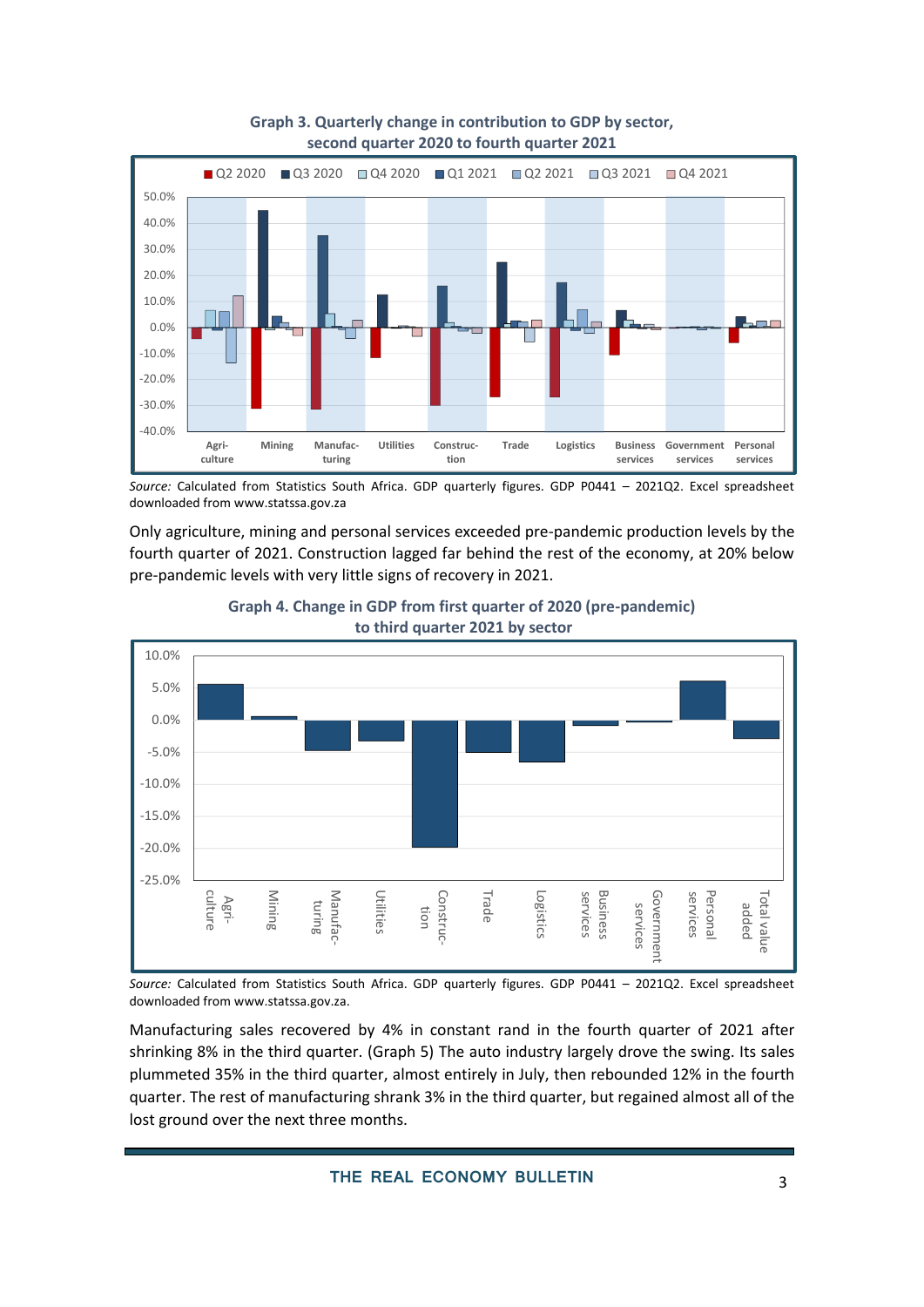<span id="page-3-0"></span>

#### **Graph 5. Quarterly manufacturing sales in auto and in the rest of manufacturing in billions of constant (2021) rand (a), first quarter 2020 to last quarter 2021**

*Note: (a)* Figures revalued with CPI. Not seasonally adjusted. *Source*: Calculated from Statistics South Africa. Manufacturing: Production and sales, December 2021. P3041.2. Excel spreadsheet (202112).

While auto sales remained far below pre-July levels, other industries regained most of the ground they lost in the third quarter of 2021. Still, only petroleum refineries, electrical machinery and clothing saw higher sales in the fourth quarter than in the second quarter in constant rand terms. [\(Graph 6\)](#page-3-1)

> **Graph 6. Quarterly sales by manufacturing industry in billions of constant (2021) rand (a), seasonally adjusted**

<span id="page-3-1"></span>

*Note:* Reflated with CPI. *Source:* Calculated from Statistics South Africa. Manufacturing: Production and Sales. Excel spreadsheet downloaded fro[m www.statssa.gov.za.](http://www.statssa.gov.za/)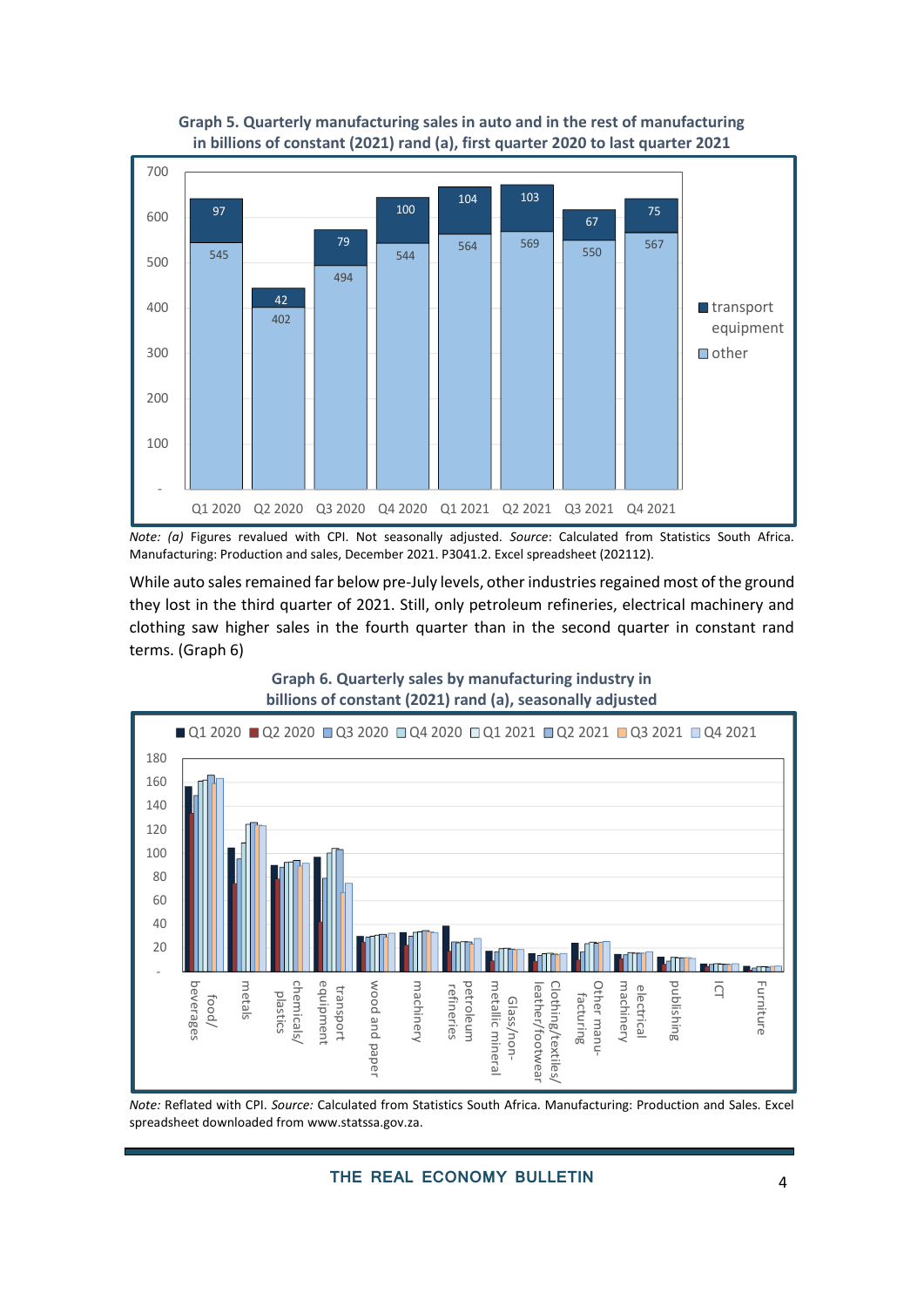The fourth quarter of 2021 brought a sharp decline in international metals prices, which had escalated during the pandemic in response to the combination of economic uncertainty and low interest rates. Iron ore was hardest hit, with a 15% fall in output by volume but a 30% fall in sales in constant rand terms. Platinum sales dropped 15% and gold 4%. In contrast, although coal production declined steadily over the past two years, the value of sales climbed 14% from the third to the fourth quarter of 2021, reflecting soaring global and domestic prices. [\(Graph 7\)](#page-4-0)



<span id="page-4-0"></span>

From early 2022, the threat of a Russian invasion of Ukraine, which became a reality on 24 February, reversed the downward trend in metals prices that had marked the fourth quarter of 2021 [\(Graph 8\)](#page-5-0). As a result, prices for energy and precious metals climbed to near-historic highs in the second week of March. Steel and iron ore also saw higher prices, but remained below their 2021 spikes as prospects for the global real economy darkened. Because the markets were mainly responding to speculative pressures rather than actual developments, it remained hard to determine how the war would affect South African mining in the longer run.

Briefing Note 1 provides more detail on the implications for the economy of the Russian attack on Ukraine.

*Note:* (a) Production volume indices rebased to first quarter of 2020; sales are deflated with CPI. *Source:* Calculated from Statistics South Africa. Mining Production and Sales. Excel spreadsheet downloaded fro[m www.statssa.gov.za.](http://www.statssa.gov.za/)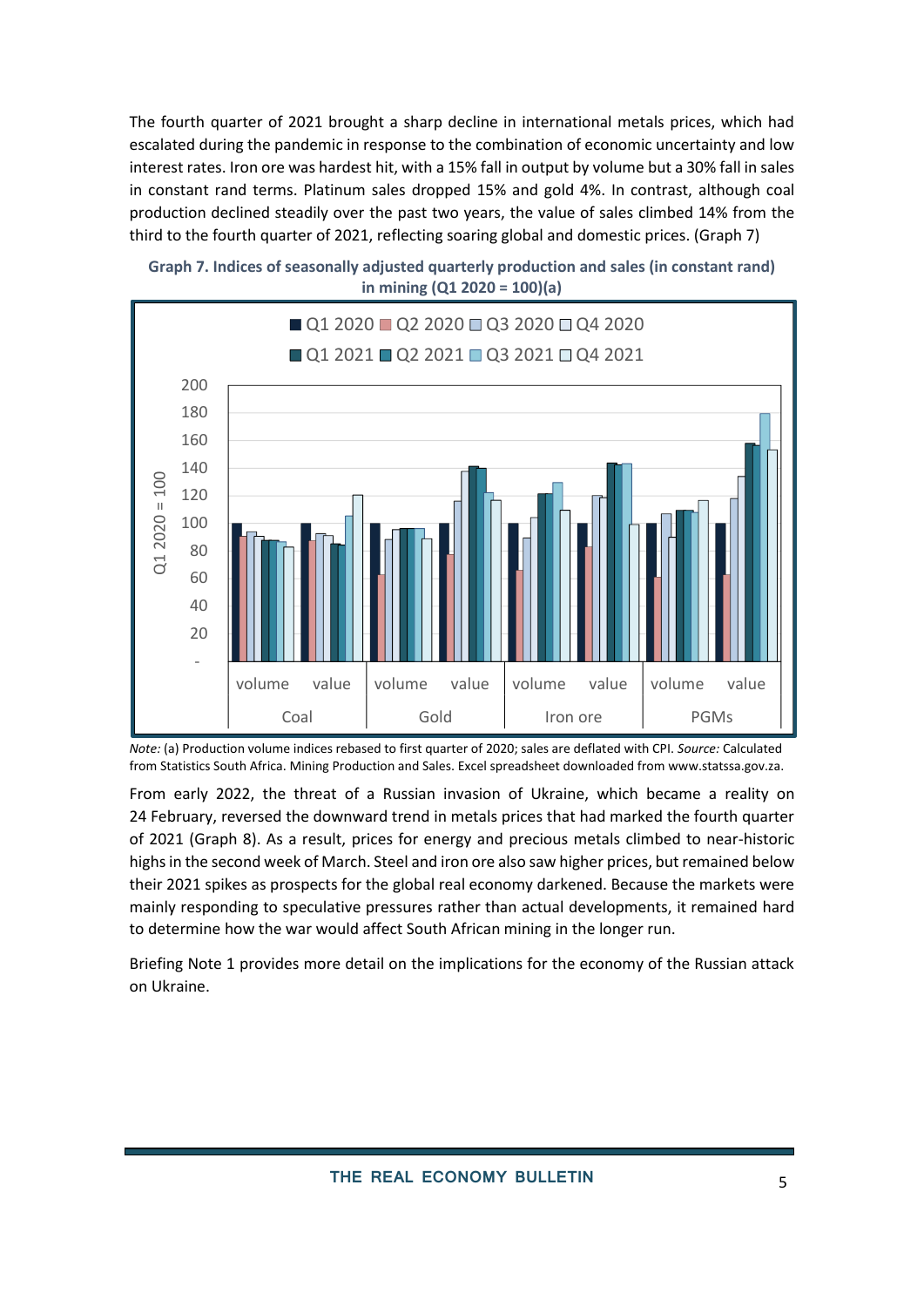

<span id="page-5-0"></span>**Graph 8. Index of global US dollar prices for South Africa's major mining exports from July 2021 to early March 2022 (16 July 2021 = 100)**

*Source:* Calculated from Trading Economics. Commodity prices. Interactive dataset. Accessed on 9 March 2022 at [https://tradingeconomics.com/commodities.](https://tradingeconomics.com/commodities)

In expenditure terms, a 2.8% jump in household spending accounted for most of the GDP growth in the fourth quarter of 2022. That was a rebound from the sharp fall in the third quarter, thanks mainly to the continued recovery from the pandemic and July violence. Still, household consumption remained 1% below pre-pandemic days.

Asthe richest 20% of households account for over half of all household spending, the implications for overall socio-economic well-being are hard to determine. Private investment also increased, as detailed in the Investment section. In contrast, government consumption remained virtually unchanged, and public investment shrank.



**Graph 9. Quarterly expenditure on GDP, first quarter 2020 to fourth quarter 2021, seasonally adjusted, in trillions of constant (2015) rand**

*Source:* Statistics South Africa. GDP quarterly figures. Excel spreadsheet downloaded from [www.statssa.gov.za](http://www.statssa.gov.za/)*.*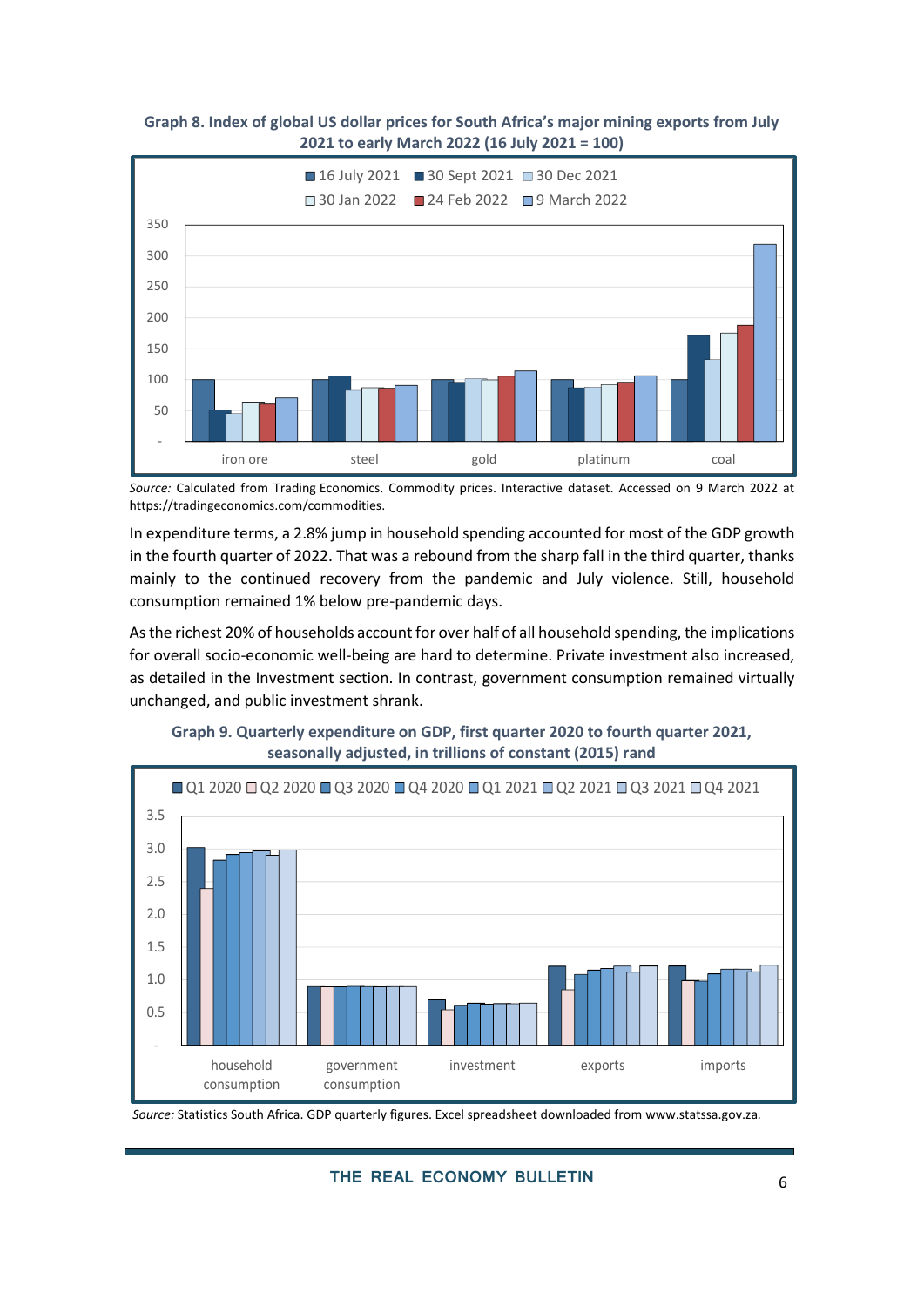# **Employment**

*Statistics South Africa has delayed publication of the Quarterly Labour Force Survey (QLFS) for the fourth quarter of 2021 indefinitely because of a low response rate. The alternative source of information on formal employment, the Quarterly Employment Survey (QES), has since reported a 0.5% increase for the third quarter of 2021. The QES provides far less information than the QLFS on employment by industry, region, race and gender, so the resurrection of the QLFS, based on in-person interviews, is crucial for economic decision-making and monitoring in the future.* 

The QES reported that formal employment climbed by 50 000, or 0.5%, in the third quarter of 2021. That finding flatly contradicted the sharp fall reported by the QLFS for the quarter. As noted in the last edition [of the Real Economy Bulletin,](https://www.tips.org.za/images/The_Real_Economy_Bulletin_-_Third_Quarter_2021.pdf) the QLFS findings were also out of line with other economic trends. They appeared to be distorted by a shift from in-person to telephone interviews due to pandemic restrictions, which in turn resulted in a much lower response rate and a less representative sample. The QLFS for the fourth quarter of 2021 has been delayed indefinitely as a result, which hopefully means the methodological challenges are now being tackled.

The QES is a survey of 20 000 VAT-registered businesses that relies on email and telephone interviews with business owners. It publishes its results around three months later than the QLFS and only provides information on the number employed in the formal sector and their total compensation by industry. The QLFS surveys 30 000 households. Its 150 variables include, among others, informal and domestic work, occupation, location, race, gender and education, and in the case of the jobless reasons for not working, actions to find work, and sources of support.

As the following graph shows, the two surveys showed the same long-run trends in formal employment before the pandemic. Since the pandemic began in early 2020, however, they have increasingly diverged, with a particular sharp gap between their findings in the third quarter of 2021.



#### **Graph 10. Formal employment according to the QES and QLFS, in millions, from 2010 to third quarter 2021**

[Graph 11](#page-7-0) shows the divergence in growth rates by indexing figures from the two surveys from the first quarter of 2010. The trends are similar until 2017, when the QLFS began to show slower formal employment growth than the QES. Bigger differences emerged from the second quarter

*Source:* Calculated from Statistics South Africa. QES Details Breakdown 200909\_202103 and QLFS Trends 2008- 2021Q3. Excel workbooks. Downloaded fro[m www.statssa.gov.za](http://www.statssa.gov.za/) in March 2022.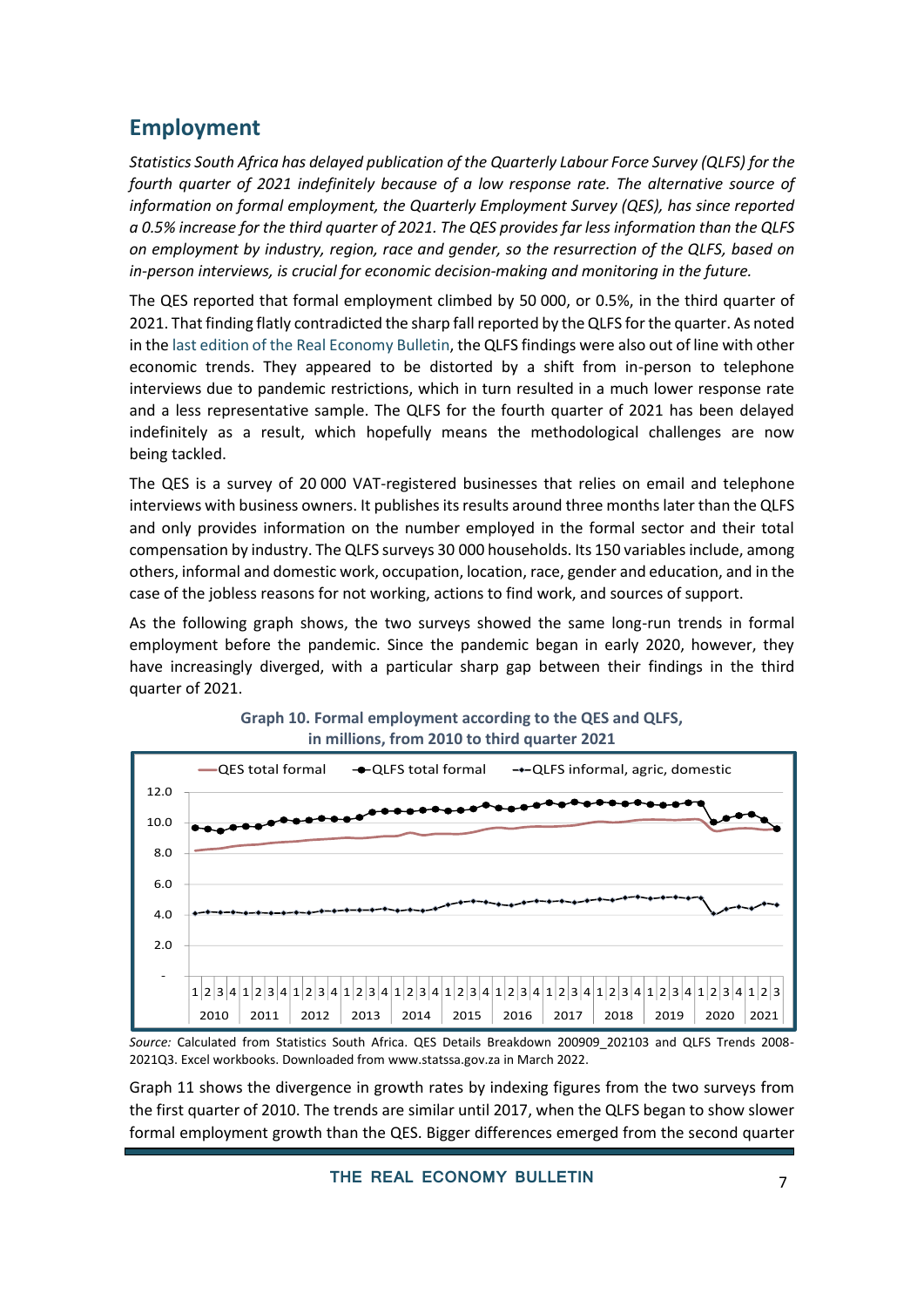of 2020, when the pandemic started. In addition, the QLFS findings on formal employment growth are almost twice as volatile as the QES (based on the standard deviation for growth rates). Its findings for employment outside the formal sector – that is, for informal, domestic and agricultural work, which account for around a third of all jobs – are three times as volatile as the QES.

<span id="page-7-0"></span>

*Source:* Calculated from Statistics South Africa. QES Details Breakdown 200909\_202103 and QLFS Trends 2008- 2021Q3. Excel workbooks. Downloaded fro[m www.statssa.gov.za](http://www.statssa.gov.za/) in March 2022.

While both the QLFS and QES report disappointing results for formal manufacturing over the past decade, they differ strongly on the details. [\(Graph 12\)](#page-7-1) The QLFS shows a long-run 6% decline in manufacturing employment from 2010 to 2019, followed by an almost 20% crash during the pandemic. In contrast, the QES found the formal manufacturing jobs grew 2% through the 2010s, with most of the improvement toward the end of the decade. For the pandemic, it reported a 9% fall – still a depression-level fall. Again, the indices underscore the very different growth rates the two surveys give for formal manufacturing jobs in the third quarter of 2021.

<span id="page-7-1"></span>

**Graph 12. Formal manufacturing employment in millions and indexed from the first quarter of 2010 according to the QES and the QLFS.**

*Source:* Calculated from Statistics South Africa. QES Details Breakdown 200909\_202103 and QLFS Trends 2008- 2021Q3. Excel workbooks. Downloaded fro[m www.statssa.gov.za](http://www.statssa.gov.za/) in March 2022.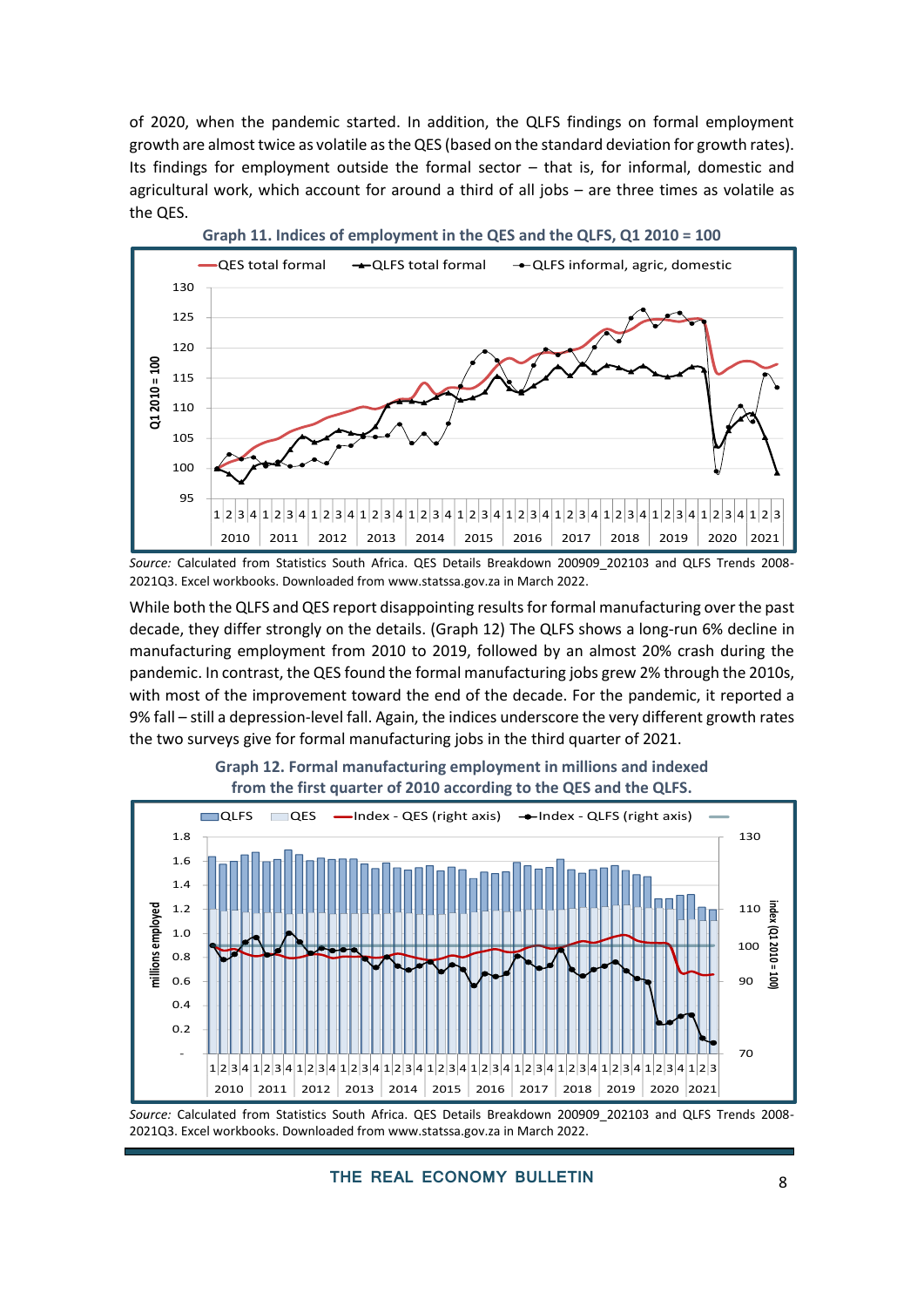Statistics South Africa has long argued that analysts should rely on the QES for mining employment data rather than the QLFS because household surveys, even large ones, cannot easily weight mining towns appropriately.

As [Graph 13](#page-8-0) shows, in the third quarter of 2021 employment in mining maintained a two-year trend of incremental growth, following a decade of shrinkage.

<span id="page-8-0"></span>



*Source*: Stats SA. Quarterly Employment Survey. QES Details Breakdown 200909\_202103 Downloaded from www.statssa.gov.za in March 2022.

The QLFS remains a critical instrument for industrial policy, as it is the only regular and current source on employment and incomes by industry, region, race and gender and skills level, among others. The challenge is to return as soon as possible to in-person interviews.

Unfortunately, the 2022 budget cuts Statistics South Africa's budget for labour surveys by around 25% compared to its pre-pandemic level (measured as an average from 2014 to 2018). But the amounts required to maintain Statistics South Africa's critical work, and specifically the QLFS, are trivial compared to the benefits this rich resource brings by helping policymakers and economic stakeholders make better decisions.

# **International trade**

*The surplus on the balance of trade for goods continued to drift downward as commodity prices flattened out and the cost of petroleum climbed in the fourth quarter of 2021. The impact of the Russian invasion on commodity prices may disrupt these trends in 2022.* 

The past year saw the highest balance of trade surplus in a decade, mostly due to higher prices on exports rather than increased volumes.

The surplus drifted down through the year, however, as rising petroleum prices increased import costs while export prices began to fall in the second half of 2021. The fourth quarter of 2021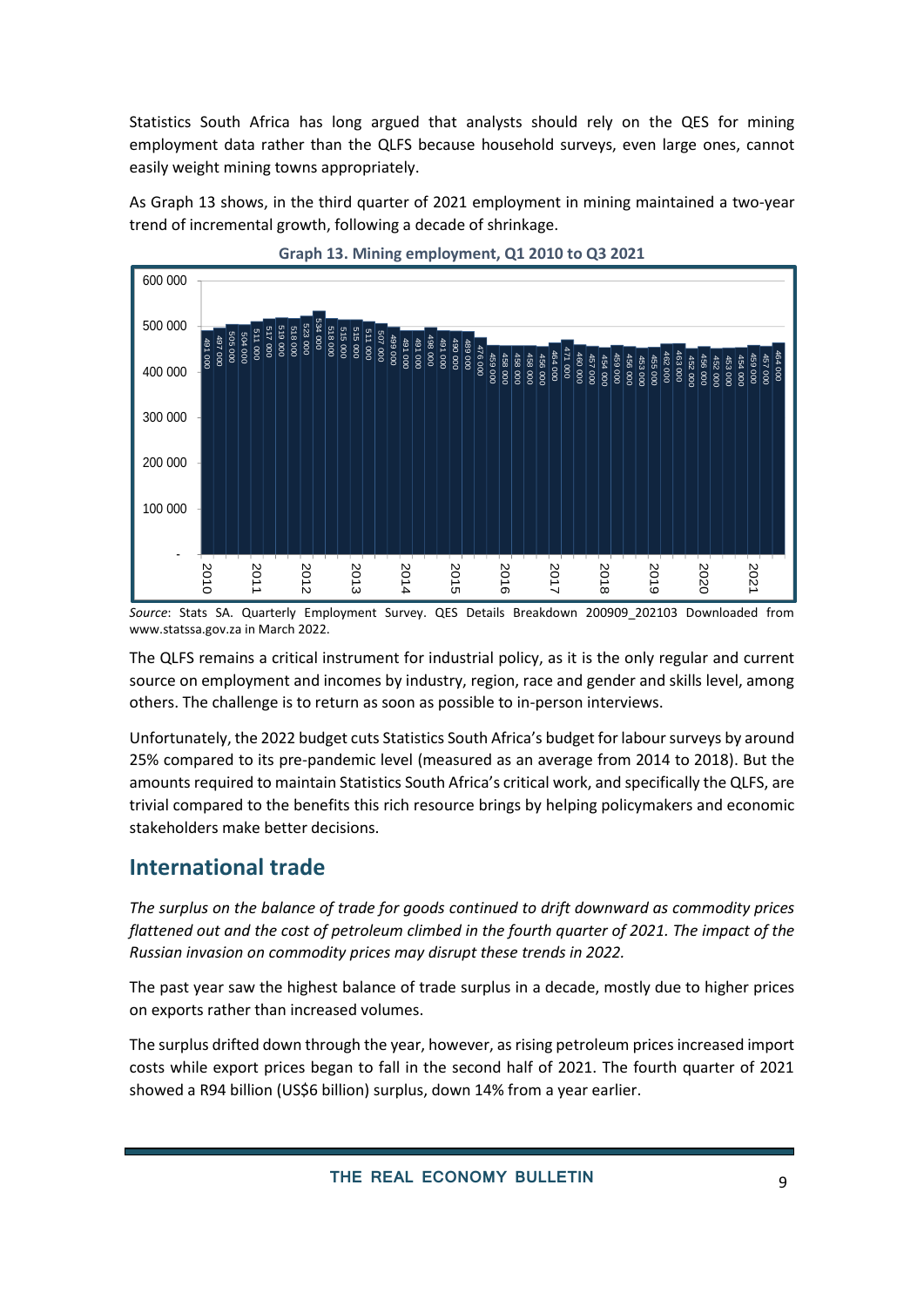**Graph 14. Fourth quarter exports, imports and balance of trade in billions of constant rand and current US dollars A. Billions of constant (2021) rand (a)**



*Notes:* (a) Deflated with CPI. *Source:* Calculated from South African Revenue Service data.

The value of mining exports increased 18% above inflation in the fourth quarter of 2021, far surpassing the 2011 peak at the height of the commodity boom.

Agricultural exports were also up 15% from the fourth quarter of 2020 due to improved logistics, higher output and prices and strong demand from Africa and Asia.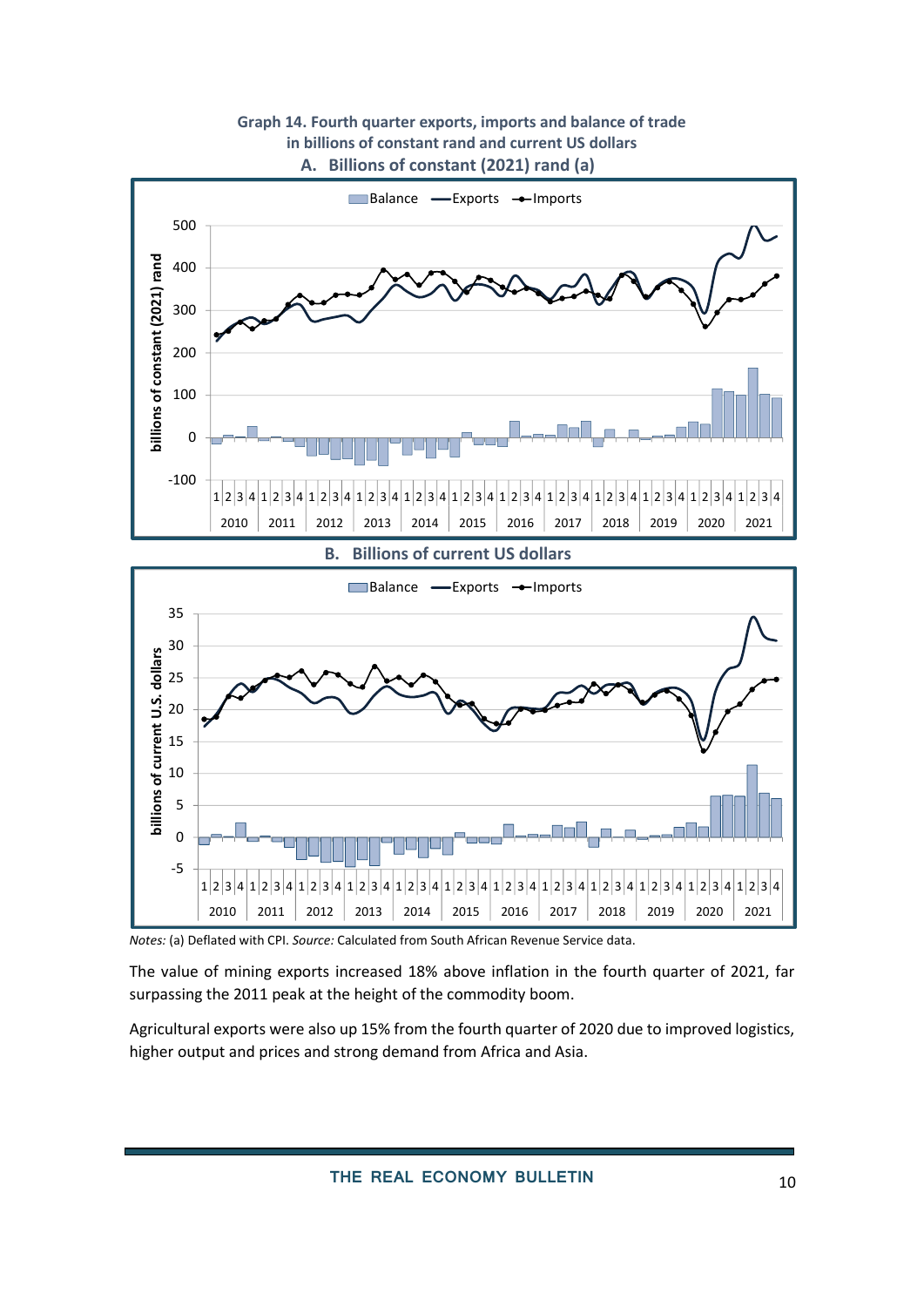

**Graph 15. Fourth-quarter goods exports in billions of constant (2021) rand (a), by sector, 2010 to 2021**

The increase in mining exports resulted mostly from higher prices rather than increased quantities exported. Sales of iron ore and coal actually declined in volume terms, even though revenues climbed more than 15% above inflation.

**Graph 16. Percentage change in major mining exports by weight and in constant rand (a), fourth quarter 2019 to fourth quarter 2021**



*Note:* (a) Deflated with CPI. *Source:* Calculated from South African Revenue Service data.

Imports increased faster than exports in the fourth quarter of 2021, mostly due to higher petroleum prices. Petroleum makes up a fifth of all imports but accounted for half of the growth in the value of foreign purchases in constant rand.

*Note:* Deflated with CPI. *Source:* Calculated from South African Revenue Service data.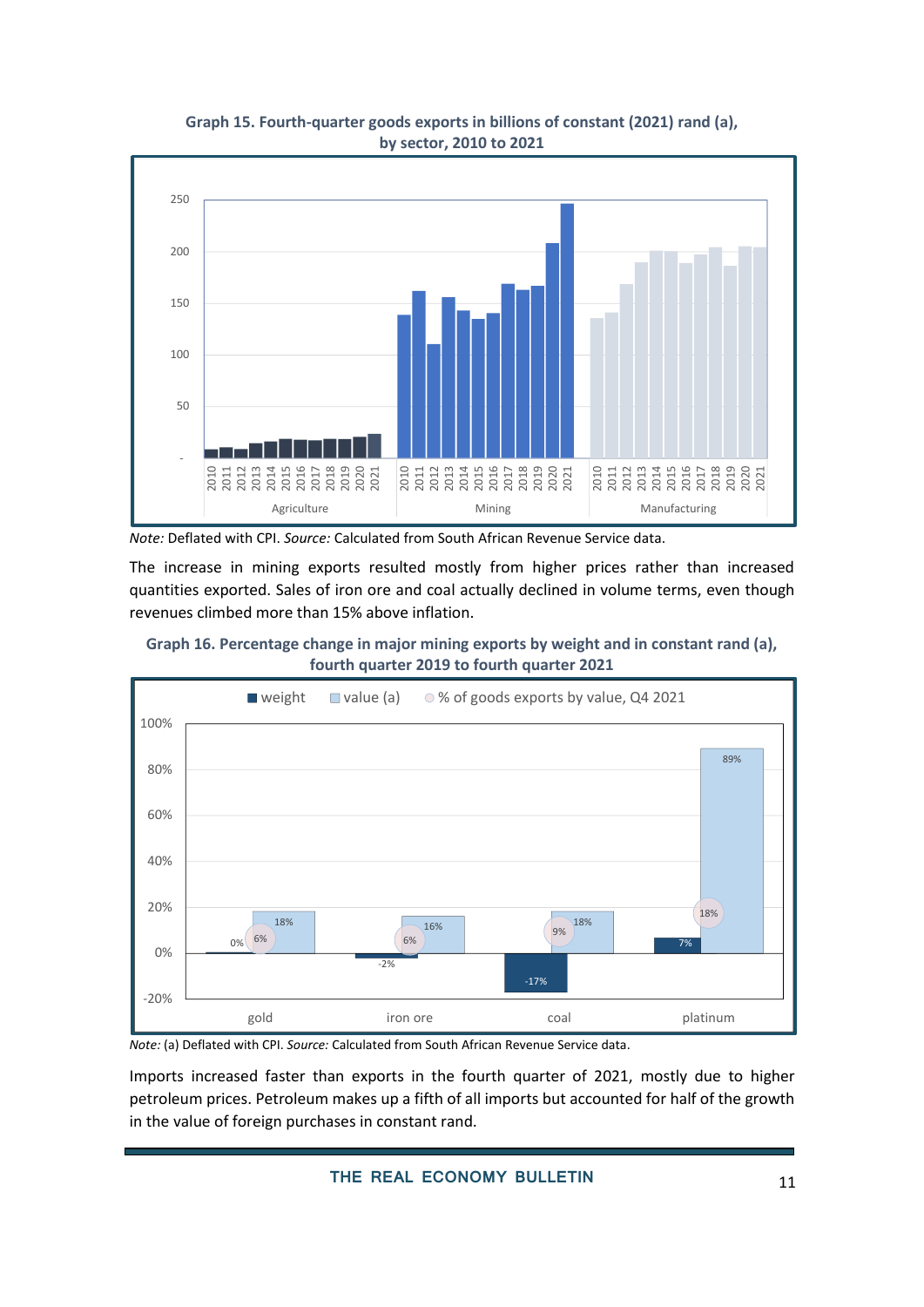



*Note:* (*a) Deflated with CPI. Source:* Calculated from South African Revenue Service data*.*

Petroleum prices climbed from around US\$50 a barrel in December 2020 to US\$75 a year later. The result was a 66% increase above inflation in rand terms. As a result, petroleum rose from 12% of total imports in the fourth quarter of 2020 to 17% a year later, even though South Africa did not import more by volume. [\(Graph 18\)](#page-11-0) As of early March 2022, Russia's invasion of Ukraine in the first quarter of 2022 boosted petrol prices to over US\$125, the highest level in over a decade.

<span id="page-11-0"></span>

**Graph 18. Quarterly petroleum imports in millions of tonnes and as a percentage of total imports, 2010 to 221**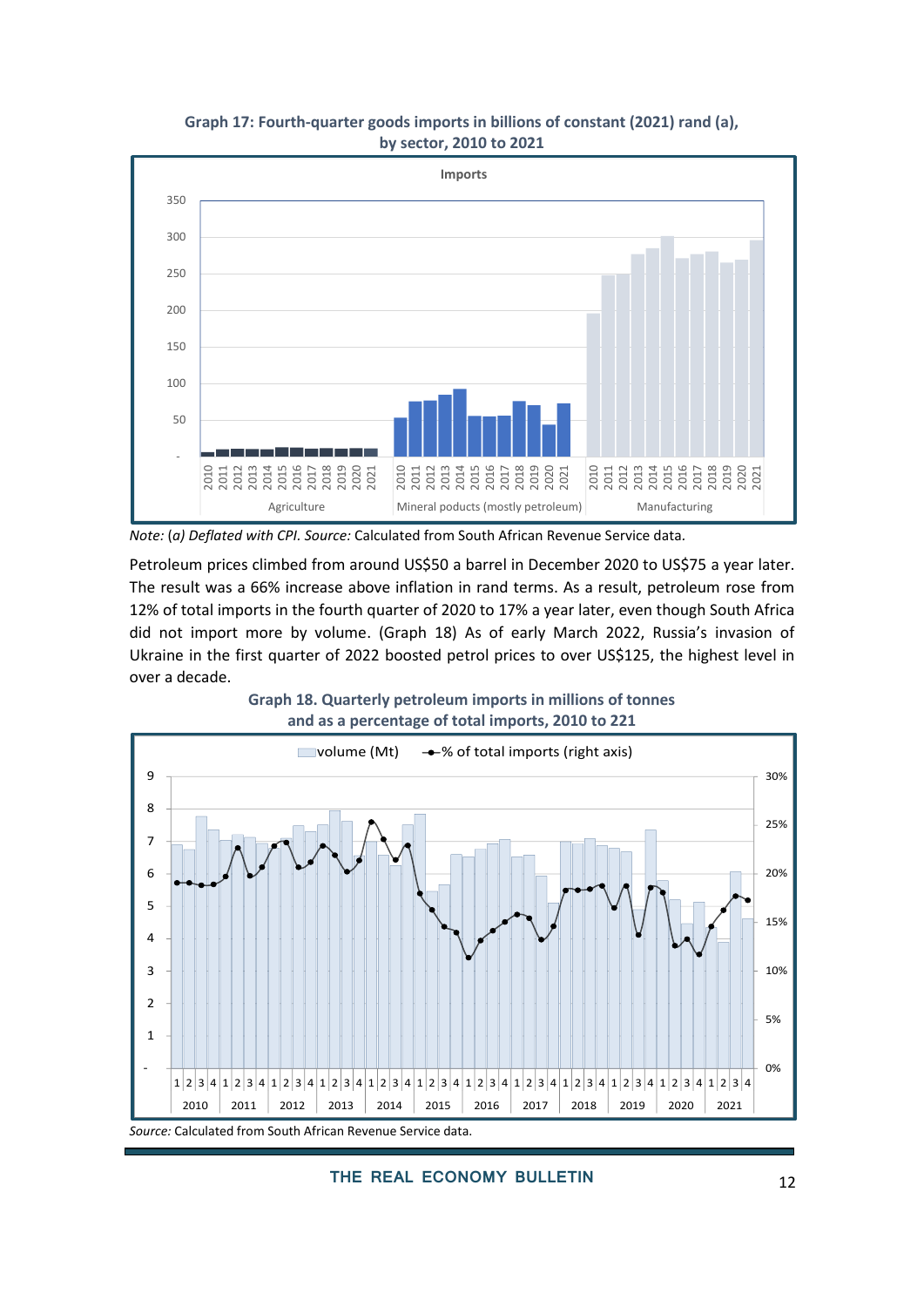Manufactured exports improved 15% in the fourth quarter of 2021 compared to the same period in 2020. Most of the increase occurred in commodity-based products, with metals and paper climbing around 30% in constant rand terms, and wood by 19%. In contrast, transport equipment fell some 21%, and machinery and appliances by 10%. (Table 1)

Manufactured imports increased 23% in the period, with the largest increases in metals and chemicals. Low investment levels resulted in stagnant imports of capital equipment, with growth in machinery imports almost entirely due to a jump in cellphone purchases. In constant rand, machinery and equipment imports excluding cellphones rose 4% over the year, or less than half the rate of imports overall.

|                                       | <b>Value (billions)</b> |             | % change from Q4 2020 |          | <b>Change in Billions</b> |          |  |  |  |
|---------------------------------------|-------------------------|-------------|-----------------------|----------|---------------------------|----------|--|--|--|
| <b>Industry</b>                       | US\$                    | <b>Rand</b> | US\$                  | Rand     | US\$                      | Rand     |  |  |  |
| <b>EXPORTS</b>                        |                         |             |                       |          |                           |          |  |  |  |
| <b>Food and beverages</b>             | 1.23                    | 18.9        | 10.6%                 | 2.9%     | 0.12                      | 0.54     |  |  |  |
| <b>Clothing and footwear</b>          | 0.53                    | 8.2         | 14.0%                 | 6.5%     | 0.07                      | 0.51     |  |  |  |
| <b>Wood products</b>                  | 0.16                    | 2.4         | 27.6%                 | 18.9%    | 0.03                      | 0.38     |  |  |  |
| <b>Paper and publishing</b>           | 0.46                    | 7.1         | 40.0%                 | 31.7%    | 0.13                      | 1.70     |  |  |  |
| Chemicals, rubber, plastic            | 2.36                    | 36.4        | 11.0%                 | 3.9%     | 0.23                      | 1.35     |  |  |  |
| <b>Glass and non-metallic mineral</b> | 0.13                    | 1.9         | 4.2%                  | $-2.9%$  | 0.01                      | $-0.06$  |  |  |  |
| products                              |                         |             |                       |          |                           |          |  |  |  |
| <b>Metals and metal products</b>      | 3.28                    | 50.6        | 38.5%                 | 29.5%    | 0.91                      | 11.53    |  |  |  |
| <b>Machinery and appliances</b>       | 2.21                    | 34.1        | $-3.6%$               | $-10.1%$ | $-0.08$                   | $-3.81$  |  |  |  |
| <b>Transport equipment</b>            | 2.69                    | 41.4        | $-15.6%$              | $-21.6%$ | $-0.50$                   | $-11.42$ |  |  |  |
| <b>IMPORTS</b>                        |                         |             |                       |          |                           |          |  |  |  |
| <b>Food and beverages</b>             | 1.00                    | 15.4        | 12.6%                 | 4.8%     | 0.11                      | 0.71     |  |  |  |
| <b>Clothing and footwear</b>          | 1.29                    | 19.9        | 13.5%                 | 5.4%     | 0.15                      | 1.02     |  |  |  |
| <b>Wood products</b>                  | 0.11                    | 1.7         | 16.8%                 | 9.0%     | 0.02                      | 0.14     |  |  |  |
| <b>Paper and publishing</b>           | 0.74                    | 11.3        | 16.8%                 | 8.3%     | 0.11                      | 0.87     |  |  |  |
| Chemicals, rubber, plastic            | 4.22                    | 65.0        | 25.1%                 | 16.6%    | 0.85                      | 9.26     |  |  |  |
| <b>Glass and non-metallic mineral</b> | 0.24                    | 3.7         | 0.1%                  | $-6.7%$  | 0.00                      | $-0.27$  |  |  |  |
| products                              |                         |             |                       |          |                           |          |  |  |  |
| <b>Metals and metal products</b>      | 1.55                    | 23.9        | 40.9%                 | 31.4%    | 0.45                      | 5.71     |  |  |  |
| <b>Machinery and appliances</b>       | 6.24                    | 96.0        | 15.9%                 | 8.1%     | 0.86                      | 7.22     |  |  |  |
| <b>Transport equipment</b>            | 3.41                    | 52.3        | 11.8%                 | 3.4%     | 0.36                      | 1.72     |  |  |  |

#### **Table 1. Trade by manufacturing subsector**

*Source: SARS monthly data.* 

### **Investment**

*Private investment climbed 4.2% in the fourth quarter of 2021, although it remained 9% below pre-pandemic levels. Public investment declined, ending the year 10% lower than before the pandemic.* 

Total investment has essentially plateaued since the fourth quarter of 2020, after a significant rebound in the first six months after the lockdown. Private investment grew 4.2% in the quarter, but state-owned companies saw virtually no increase and general government investment shrank 7%. Increasingly, the stagnation in government spending contrasts with its strategic commitment to crowding in investment through infrastructure spend. [\(Graph 19\)](#page-13-0)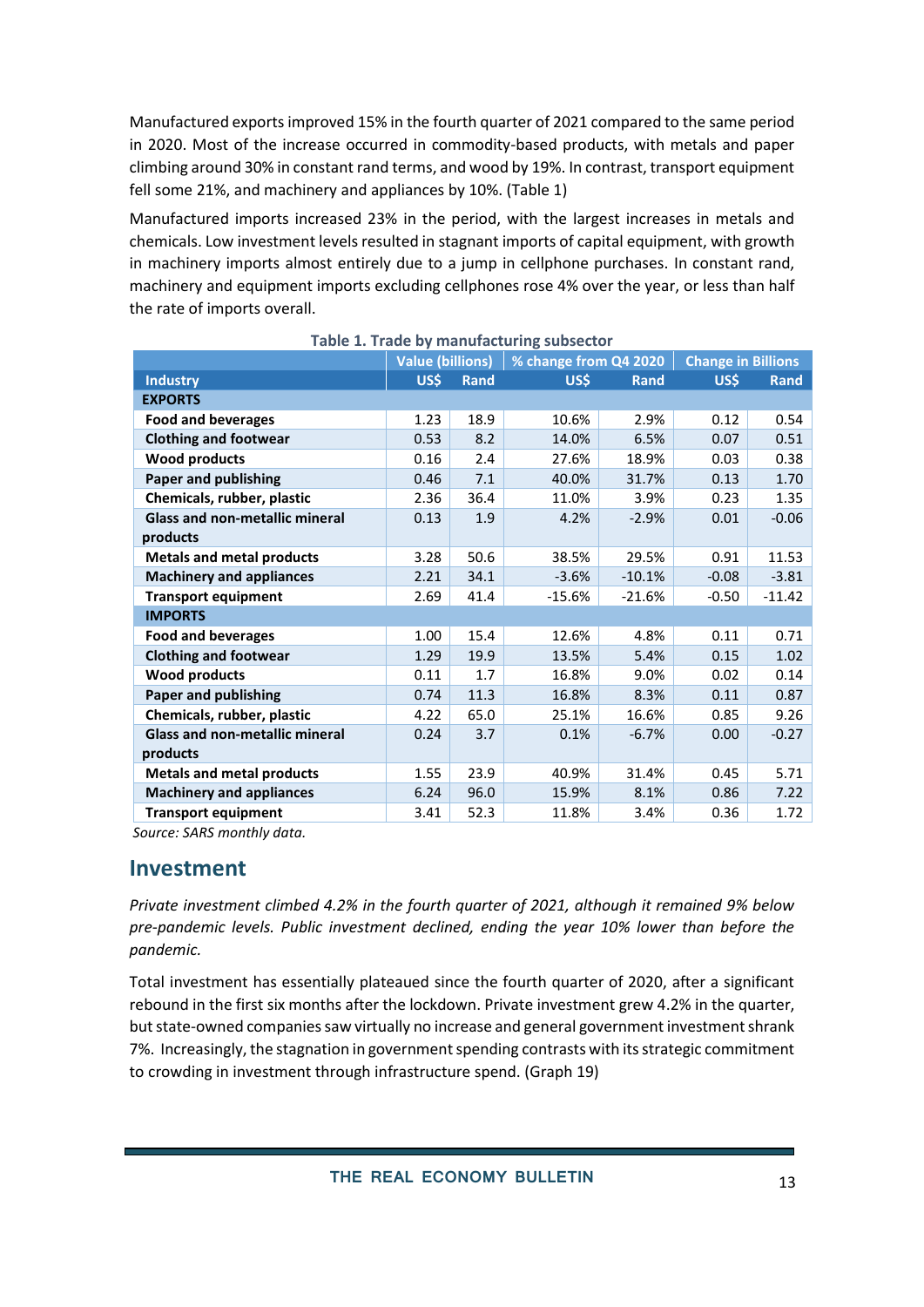

<span id="page-13-0"></span>**Graph 19. Quarterly seasonally adjusted investment by type of organisation, fourth quarter 2018 to fourth quarter 2021, in billions of constant (2021) rand (a)**

*Note:* Reflated with implicit deflator rebased to second quarter 2021 *Source:* Calculated from Statistics South Africa. GDP quarterly figures. Excel spreadsheet downloaded fro[m www.statssa.gov.za.](http://www.statssa.gov.za/)

The increase in private investment over the year raised the investment rate from 13% in the first quarter to 13.5% in December, following a sharp fall a year earlier. If general government investment had not fallen, the investment rate would have returned to the level seen in the fourth quarter of 2020.





*Note:* Reflated with implicit deflator rebased to second quarter of 2021*. Source:* Calculated from Statistics South Africa. GDP quarterly figures. Excel spreadsheet downloaded fro[m www.statssa.gov.za.](http://www.statssa.gov.za/)

Data on profitability by sector are available only through the third quarter of 2021 (see Graph 21). High prices boosted mining profits above the pre-pandemic era, although the return on assets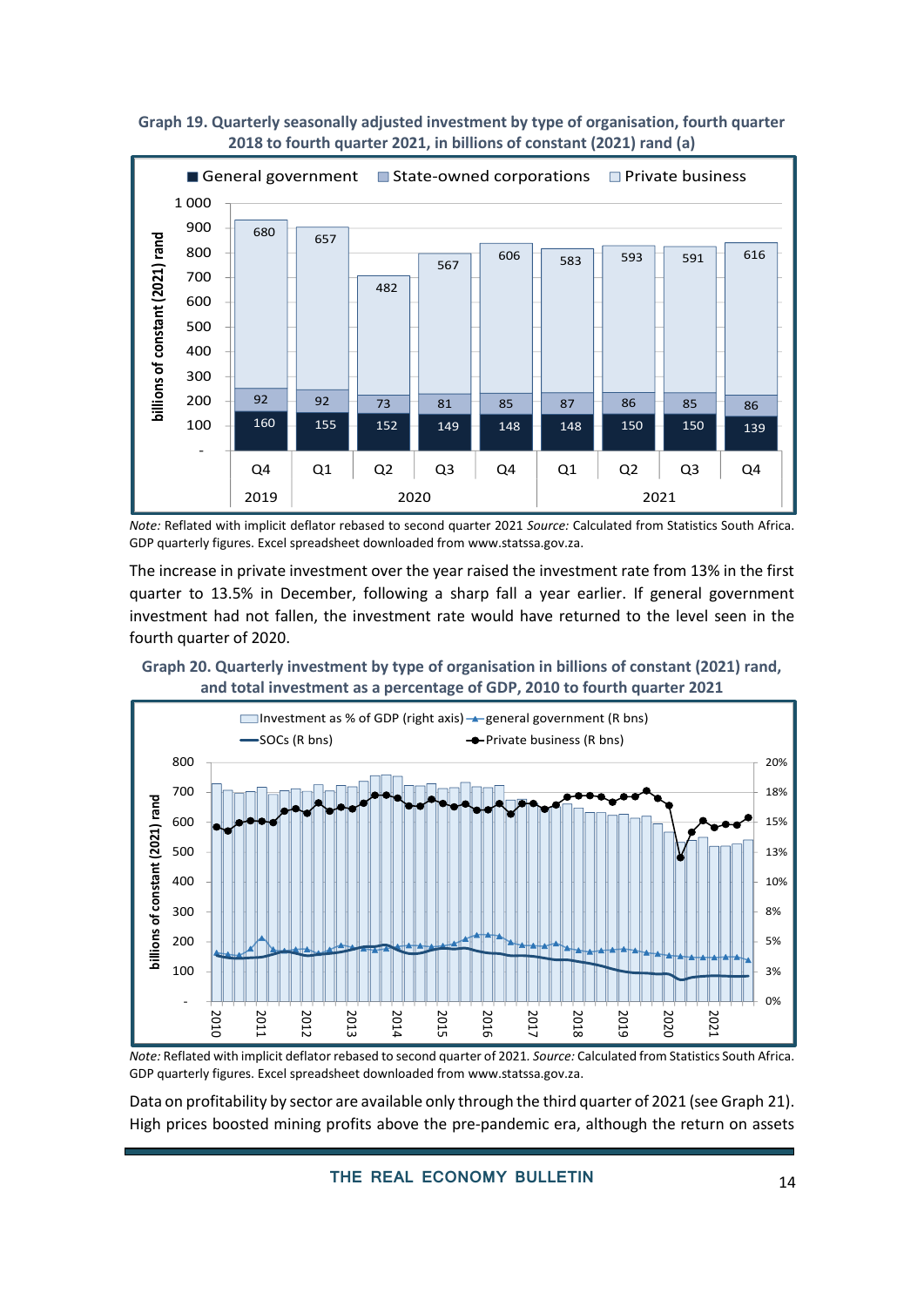fell compared to a year ago. Manufacturing also showed a strong recovery since the pandemic. Profitability in the rest of the economy outside of construction is lower but improved over the past year. In contrast, construction continues to face falling returns.





A similar pattern emerges from [Graph](#page-14-0) 22, which shows profits for mining and manufacturing in constant rand. Mining profits fell by a fifth in the past quarter as commodity prices declined, but remained high compared to the rest of the decade. They are likely to spike again in the first quarter of 2021, however, as international markets have surged. Manufacturing profits were lower than 10 years ago, but exceeded the slow years just before the pandemic. They rose 18% in the year to the fourth quarter of 2021, from R43 billion to R52 billion.

<span id="page-14-0"></span>

#### **Graph 22. Quarterly profits in manufacturing and mining in billions of constant 2021 rand (a), 2010 to 2021.**

*Note:* (a) Deflated with CPI rebased to September 2021. *Source:* Calculated from Statistics SA, Quarterly Financial Statistic. Excel spreadsheet downloaded www.statssa.gov.za.

*Source:* Stats SA, Quarterly Financial Statistics adjusted to constant rand. Excel spreadsheet downloaded www.statssa.gov.za.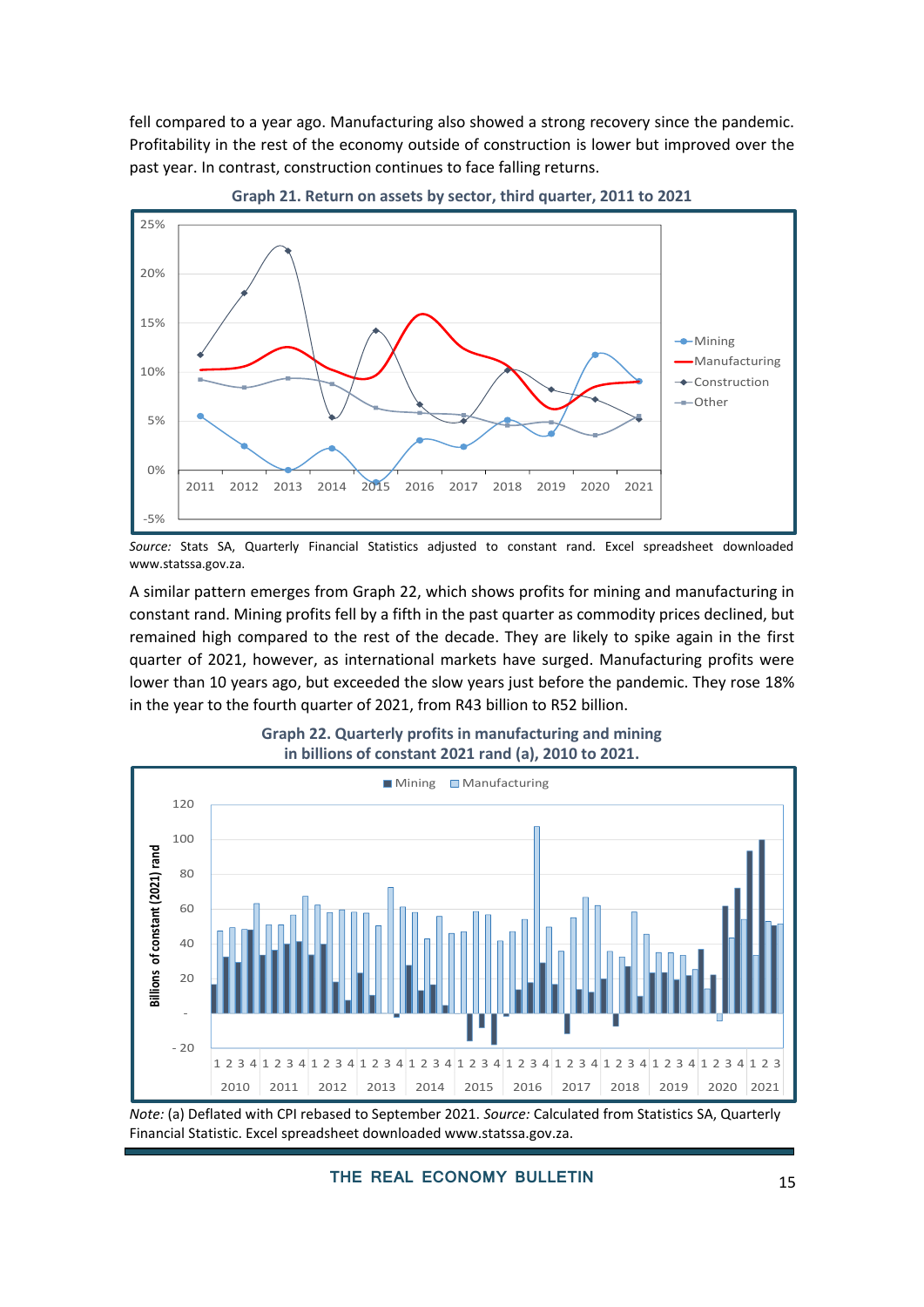# **Foreign direct investment projects**

The [TIPS Foreign Direct Investment Tracker](https://www.tips.org.za/manufacturing-data/fdi-tracker) monitors FDI projects, on a quarterly basis, using published information. It identified 24 new projects in the fourth quarter of 2021. The 24 projects reported entailed a total investment value of approximately R126 billion. The bulk came from a single manufacturing project, a US\$4.6 billion (R70.5 billion) green ammonia export plant. Most of the other projects fall under the fifth window of the Renewable Energy Independent Power Producer Procurement Programme (REIPPPP).

|                              | <b>Announced</b>                                                                                                                                                                   | <b>Project</b><br>preparation                                                         | <b>Construction/</b><br><b>Implementation</b>   |
|------------------------------|------------------------------------------------------------------------------------------------------------------------------------------------------------------------------------|---------------------------------------------------------------------------------------|-------------------------------------------------|
| <b>Number of</b><br>projects | 21                                                                                                                                                                                 | $\mathbf{1}$                                                                          | $\overline{2}$                                  |
| <b>Value</b>                 | R39 billion                                                                                                                                                                        | R70.5 billion                                                                         | R <sub>16.1</sub> billion                       |
| <b>Sector</b>                | <b>19 Utilities</b><br>2 Manufacturing                                                                                                                                             | 1 Manufacturing                                                                       | 1 Mining<br>1 Services                          |
| <b>Type</b>                  | 19 Greenfield<br>2 Upgrade                                                                                                                                                         | 1 Greenfield                                                                          | 1 Brownfield<br>1 Greenfield                    |
| <b>Company</b>               | Tetrapak<br>Ford<br><b>EDF Renewables</b><br>Mainstream Renewable Power<br>(Ikamva)<br><b>ENGIE Africa</b> ; Pele Green Energy<br>Mulilo Renewable Energy;<br><b>TotalEnergies</b> | Hive Hydrogen<br>(Hive Energy and<br>Built Africa) and<br>Afrox (Linde<br>subsidiary) | <b>West Wits Mining</b><br>Vantage Data Centers |

**Table 2. FDI projects captured in the fourth quarter of 2021**

*Source: TIPS FDI Tracker database.*

### **New and existing projects**

# **Manufacturing**

Hive Hydrogen – a partnership between United Kingdom-based Hive Energy and South Africa's Built Africa – together with Afrox (a subsidiary of Ireland-based Linde plc) plan to establish a green ammonia export facility. The plant will be developed for an estimated US\$4.6 billion (R70.5 billion) at the Coega Special Economic Zone in the Eastern Cape. The facility is expected to produce approximately 780 000 tonnes per year of green ammonia from hydrogen through a process using renewable energy and nitrogen extracted utilising an air separation unit. The first phase should start operation in 2025 with full operation planned for 2026.

Ford announced a R600 million investment towards upgrades at its Struandale engine plant in the Eastern Cape. The bulk of the investment will be committed to the modernisation and expansion of the plant's current assembly line, which supplies the 2.0L Single Turbo and 2.0L Bi-Turbo diesel engines. Ford will also introduce production for a 3.0L V6 turbodiesel engine to power selected Ranger models. The project is in addition to an investment of R15.8 billion in the firms' Silverton assembly plant.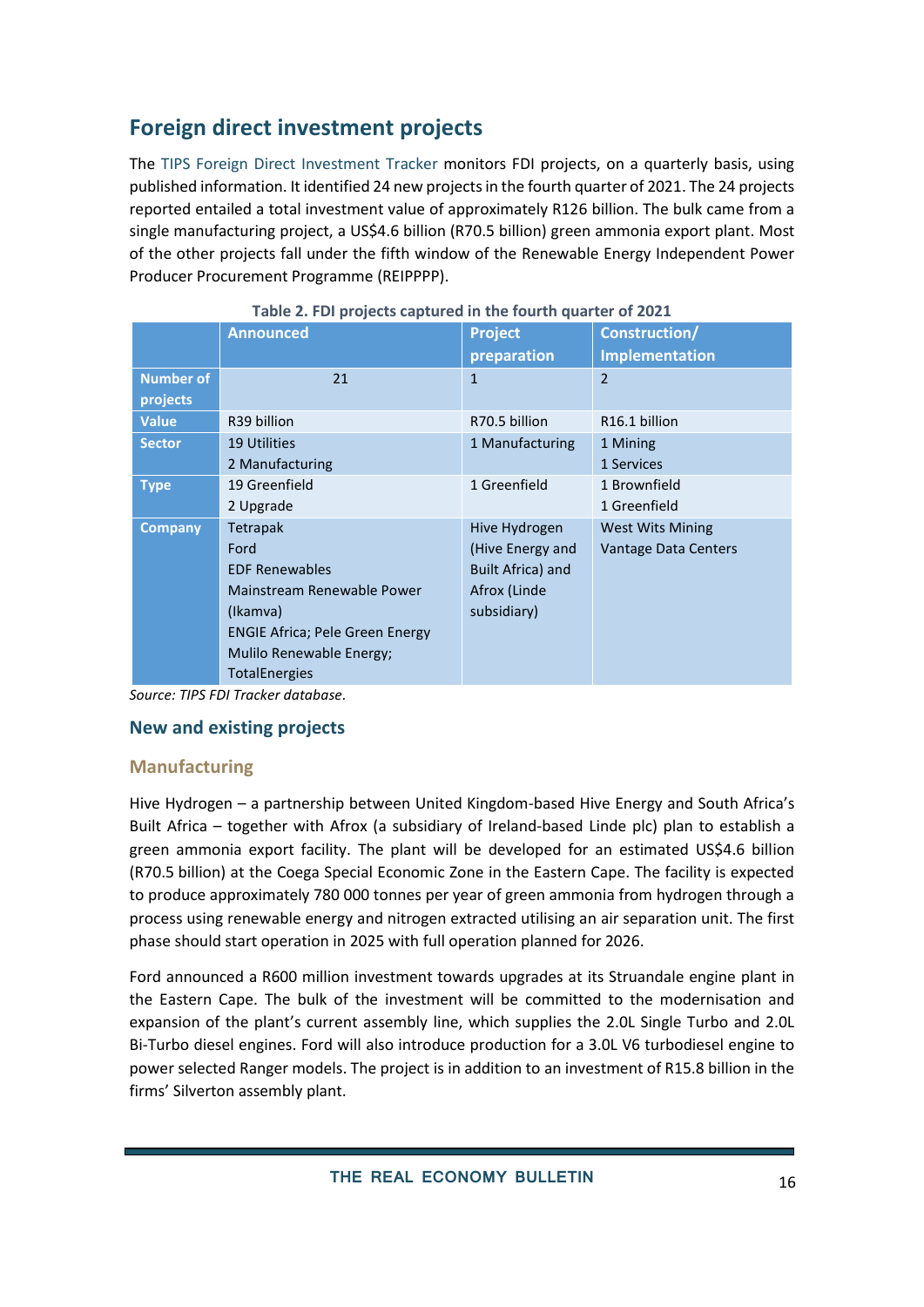Tetra Pak is a firm that processes and packages food and fruit juices, headquartered in Sweden. The company announced plans to invest R500 million to upgrade and expand the firm's factory in KwaZulu-Natal. The plant will shift to green energy sources and introduce a new packaging technology that uses less energy and water.

### **Mining**

An Australian exploration and development mining firm, West Wits Mining, is developing the Witwatersrand Basin Project, an underground gold mine in Gauteng. The Department of Mineral Resources and Energy (DMRE) approved the mining right application in July 2021.

A scoping study estimates total mine resources at about 29.1 million tonnes, an average steadystate annual production of 80 000 ouncesfor 18 years and a 22-year life-of-mine. The project will be implemented in five stages. The first, development of the Qala Shallows mining area, is underway following the completion of a feasibility study in September 2021. It is expected to provide an estimated 40% of the total output. Estimated peak funding requirement for this stage is US\$50 million (R767 million).

### **Utilities**

The REIPPP projects account for all of the utilities investment captured in this quarter. The DMRE announced 25 projects as preferred bidders, of which 19 projects are led by or include foreign investors. These projects have a total estimated investment value of R38 billion<sup>1</sup> and involve four major foreign firms.

The Ikamva consortium, led by Mainstream Renewable Power, will develop 12 of the projects. It will deliver 1.27 gigawatts (GW) from six onshore wind projects and six solar photovoltaic projects. Collectively, the projects are expected to produce about 4 500 GW hours of renewable power. The onshore wind projects will be located in the Northern Cape, the Western Cape and KwaZulu-Natal while all the solar projects will be in the Free State.

EDF Renewables will be developing three wind energy facilities, the Coleskop, San Kraal and Phezukomoya projects. The first two are located in the Eastern Cape and the third in the Northern Cape. Each has an installed capacity of 140 megawatts (MW).

French renewables developer ENGIE and Pele Green Energy partner as the preferred bidders for three solar projects, each with 75-MW installed capacity. Two are in the Northern Cape, and the third in the Free State.

Mulilo Renewable Energy and TotalEnergies were awarded preferred bidder status for the 75 MW Du Plessis Dam solar project in the Northern Cape.

 $1$  The total investment value is R50 billion from all 25 projects. The value quoted for the 19 projects captured as FDI is based on estimates calculated for purposes of analysis in the Tracker. A full analysis of the projects will be provided in the fourth quarter 2021 FDI Tracker report.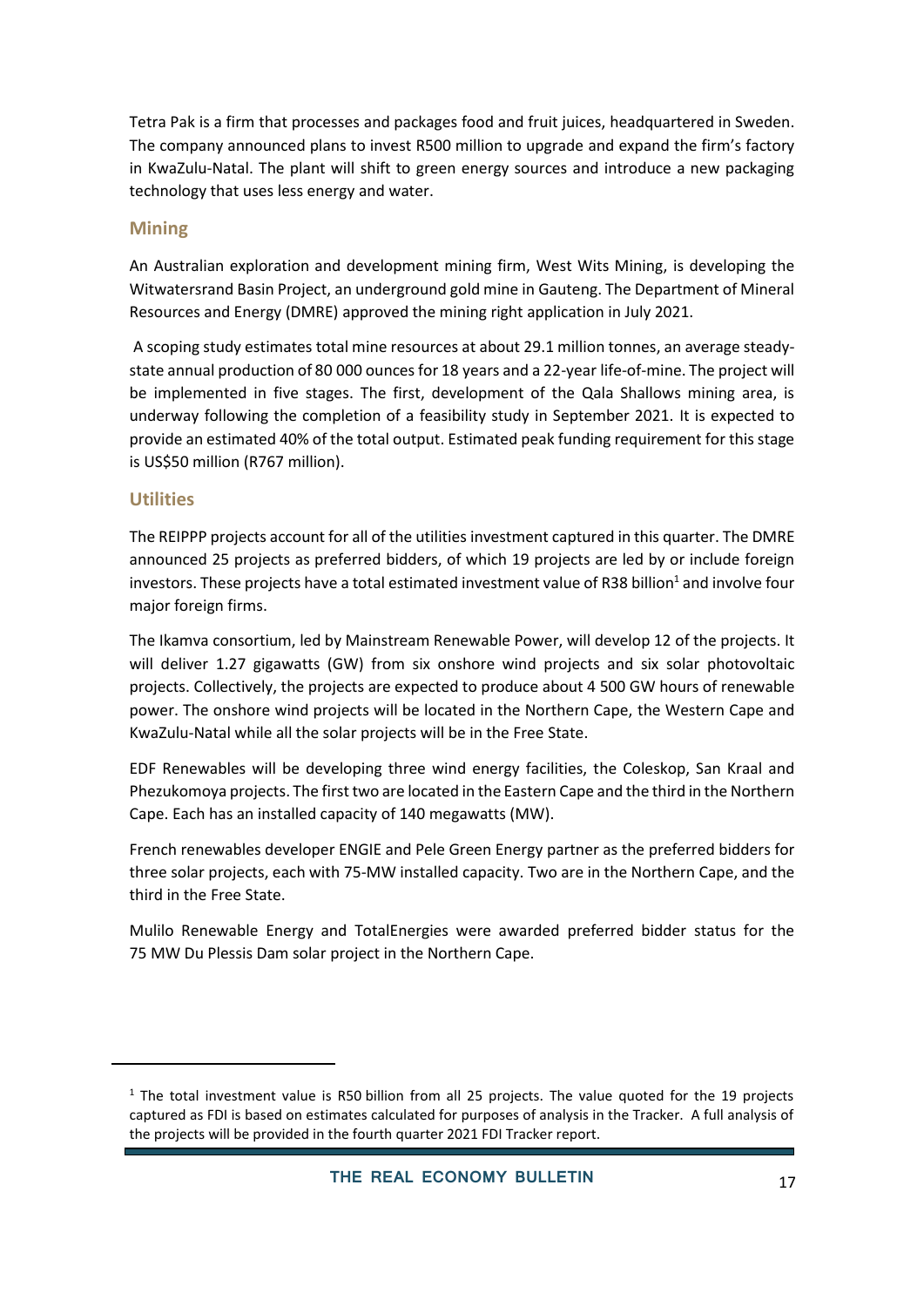#### **Services**

American information technology firm Vantage Data Centers plans to invest US\$1 billion (R15.2 billion) in developing a data-centre campus at Waterfall in Gauteng with capacity for 80 MW of critical information-technology load. Construction of the facility is underway, with completion of the first phase planned for 2022. Once fully built, the campus will comprise three facilities over 12 hectares with 60 000 square meters of data-centre space. Vantage plans strong security for the site, and will obtain power from Eskom.

### **Updates**

Toyota has launched the new Toyota Corolla Cross hybrid vehicle range following a R2.6 billion investment in the Prospecton plant in KwaZulu-Natal.

The Competition Commission prohibited the sale of Sasol's sodium cyanide business to Draslovka, a Czech Republic-based specialty chemicals company, at the end of November 2021. Draslovka had announced plans for a US\$50 million expansion of the facility if the sale were approved. With Sasol, it plans an appeal to the Competition Tribunal.

A 10 MW solar farm commissioned by Amazon in the Northern Cape is complete. It was developed by the SOLA Group. Other investors include African Infrastructure Investment Managers, through the IDEAS Fund. The project will wheel 28 GWh of solar energy annually through the national electricity grid to Amazon's facilities.

# **Briefing Note 1: The Ukraine war and the South African economy**

The war in the Ukraine has vastly increased uncertainty for the global economy, and consequently for South Africa.

The war itself will have limited impact on trade because South Africa has only very limited economic ties to Russia and Ukraine. But it has already led to extreme volatility in commodity prices, affecting both export products and as well as petroleum, wheat and fertiliser imports. It seems likely to disrupt international capital markets as well. In the longer run, it may prove a significant drag on growth in the global North, which is still South Africa's main export market.

Direct trade with Russia and Ukraine together accounted for less than 1% of South Africa's total imports and 0.5% of exports in 2020. A third of imports from Russia were copper cable in 2020, with wheat, petroleum and fertilisers making up most of the remainder. South Africa accounted for 0.16% of Russian exports, but 3% of its exports of copper cables. South African imports from Ukraine were far smaller, and consisted principally of wheat and other agricultural products. South Africa bought less than 0.1% of Ukrainian exports. It exported mostly fruit to both countries, with capital equipment for mining and mineral products (mostly manganese to Russia and chrome to Ukraine) following at a considerable distance. [\(Graph 23\)](#page-18-0)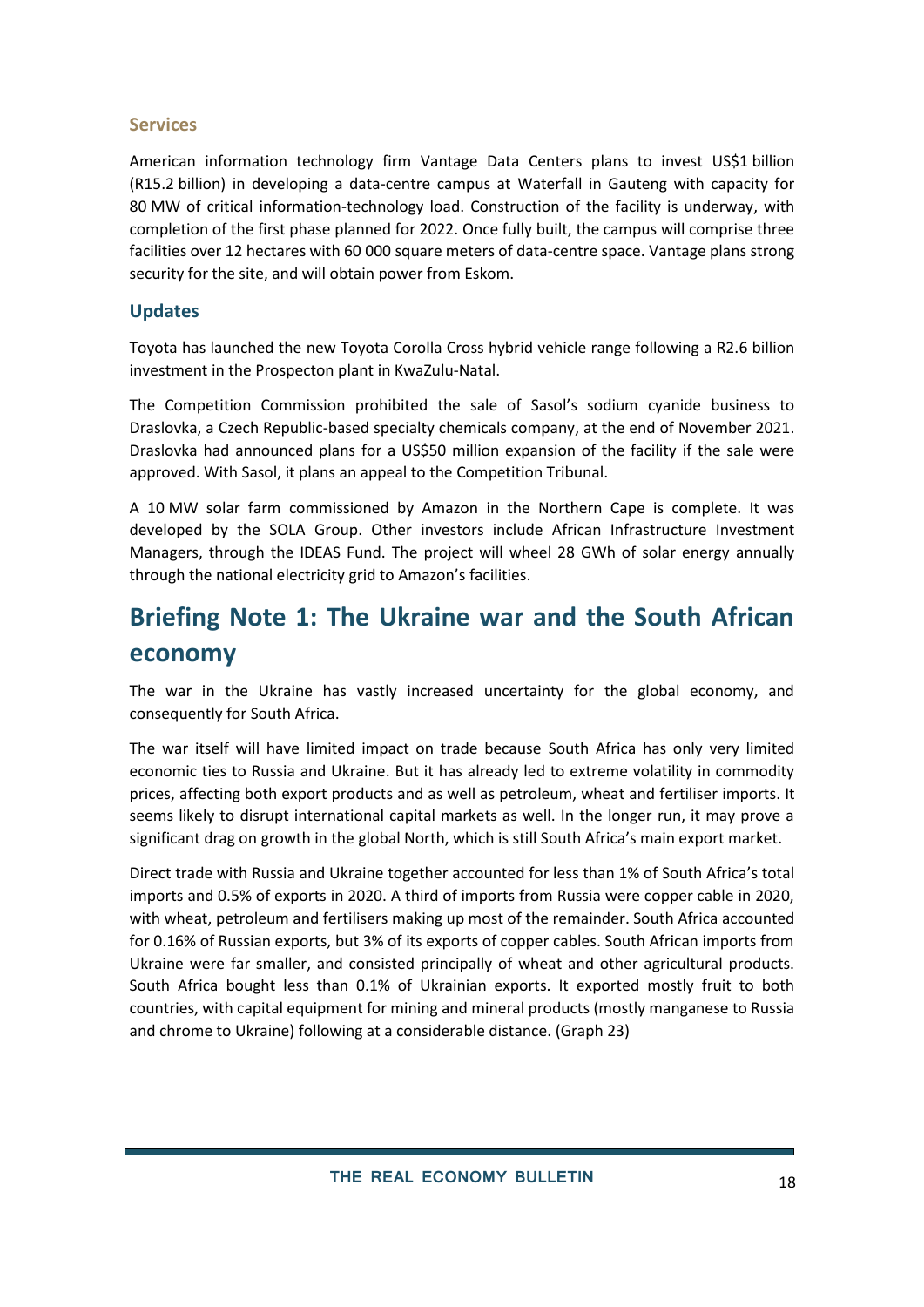<span id="page-18-0"></span>

**Graph 23. South African trade with Russia and Ukraine by major commodity in thousands of US dollars in 2020**

The data on trade understate the impact of the war on South Africa because Russia and, to a lesser extent, Ukraine account for a significant share of trade in some major commodities.

Russia produces over 10% of world petroleum exports, with a slightly higher share for fertiliser. Russia and Ukraine together supply around a fifth of international wheat exports. If the war cuts into their ability to produce or trade in these products, international prices could rise substantially. That would ultimately affect both economic growth and household consumption in South Africa.

In 2021, oil comprised 17% of all South African imports. Wheat and fertiliser were much smaller, but higher prices could disproportionately affect food security and production. Foreign wheat meets around 40% South African demand, but in most years makes up less than 1.5% of total imports.

South Africa also imports around half of all the fertiliser used, although it contributes only 0.7% of all imports. In the past year the unit price of imported fertiliser already doubled, even before the invasion. Fertiliser accounts for around a tenth of production costs in local agriculture, so rising prices can have significant implications for food prices.

A more immediate impact has occurred through the destabilisation of global commodity prices. As noted (see [Graph 8](#page-5-0)), all of South Africa's main mineral exports have seen an extraordinary spike in prices since the rumours of war began.

A similar hike also affected petroleum and wheat, as the following graph shows. Prices have risen particularly quickly since the initial attack on 24 February. That said, the war itself has not yet significantly constrained supply of any of these commodities. The increases reflect uncertainty about the potential impacts of the war much more than actual changes in market supply and demand.

*Source:* Calculated from ITC. Trade Map. Interactive dataset. Accessed a[t www.trademap.org](http://www.trademap.org/) in March 2022.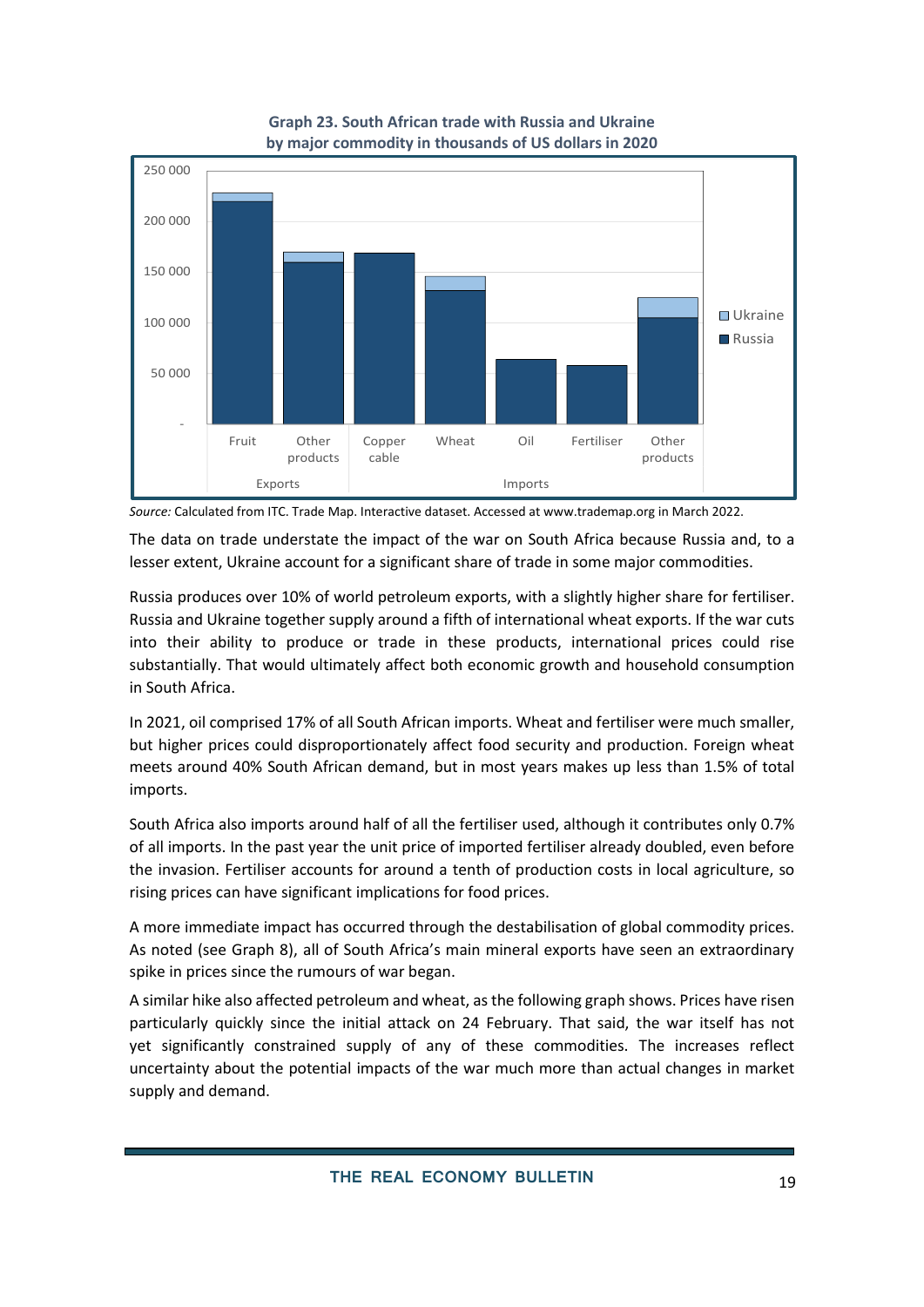#### **Graph 24. Indices of international prices of petroleum and wheat from 16 July 2021 to 9 March 2022 (16 July 2021 = 100)**



*Source*: Calculated from Trading Economics. Commodity prices. Interactive dataset. Accessed at <https://tradingeconomics.com/commodities>on 9 March 2022

The panic and speculation due to the war have disrupted already extraordinarily volatile commodity and capital markets. The war profoundly intensified global economic uncertainty from the pandemic, which had already caused huge price swings over the past two years. More fundamentally, over the past 15 years or so commodity markets have been enveloped in the asset bubble that emerged from persistent low interest rates and the shift to definedcontribution retirement saving in the global North. These developments have been associated with increased synchronisation across commodities. Even after less than three weeks, the war in Ukraine has deepened both the ups and the downs.

As of mid-March, the ratings agencies had begun to warn that Russia might be unable to meet its debt. Sanctions have cut it off from its reserves, held predominantly in Western currencies, as well as major global payments mechanisms and financial institutions. If Russia defaults, it could lead to higher interest rates for all emerging economies, including South Africa. Foreign debt already absorbs a significant share of South Africa's budget, so that could mean an even starker squeeze on government spending.

In the longer run, if the war expands to Europe or interrupts its energy supplies, global growth will slow down. That will inevitably undermine South Africa's recovery from the pandemic. The European Union remains South Africa's largest market, absorbing almost 20% of exports in 2021. Moreover, both the United States and China rely on it for both export demand and high-tech inputs. As a result, a serious European slowdown will constrain virtually all of South Africa's trade and financial relations.

Hopefully, Russia will realise the immense costs of continuing with the conflict and withdraw sooner rather than later. In that case, the damage to the global economy will remain moderate – although the people of Ukraine will still face the pain of reconstructing their shattered cities and their lives.